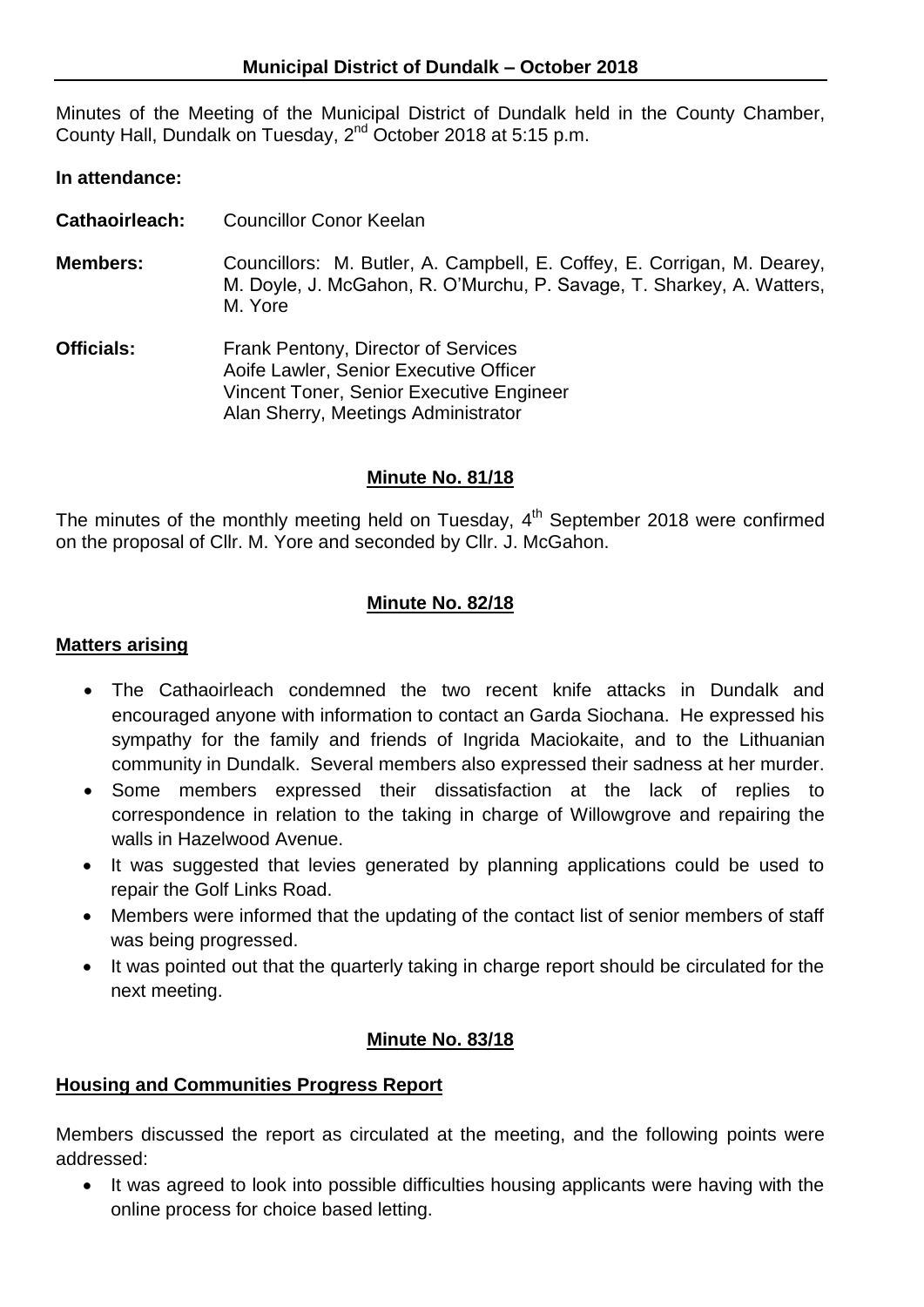- Concern was raised at vacant houses in Council housing estates and members were informed that the budget had been spent for re-let repairs.
- While members welcomed the announcement of some funding being made available for emergency maintenance works on Council housing stock, there was dissatisfaction with the amount of money not being made known to the members and a request that they be informed.
- Some concern was expressed at the possibility that the Council was doing repairs that are the responsibility of the tenant unnecessarily.

## **Minute No. 84/18**

# **Operations, Marine and Infrastructure Report**

Members discussed the report as circulated at the meeting, and the following points were addressed:

- The winning tidy towns groups were commended along with the Council for its support to them.
- The need to increase the height of the coastal road at Greenore was highlighted.
- The commencement of road repairs in early September when schools resume and traffic increase needs to be reviewed.
- The need to clean and repair signs in the town and remove obstructing vegetation was raised.
- Support for the extension of the greenway into Dundalk was expressed.
- It was suggested that the Queens Hotel building should be CPOed for use as housing
- Dissatisfaction was expressed at the practice of prison service vans parking on the pathway outside the Courthouse.
- The pooling of rainwater on parts of Avenue Road was raised for attention.
- The number of outdoor staff employed by the Council was requested.
- The need to use all available data to plan works was raised.
- It was suggested that lessons from previous experience needs to be learned in relation to the forthcoming closure of the N53 to minimise disruption and damage on other roads.
- It was suggested that there needs to be an imaginative campaign in relation to the closure of Clanbrassil Street for redevelopment to maximise public awareness.
- The need to ensure works vehicles parked off-site during the Clanbrassil Street redevelopment was highlighted.
- It was agreed to check if the local authority/AHB pay management fees in estates that had not been taken in charge.
- The need to address the weeds at St. Patrick's cemetery and update the members in relation to replacing the railings was raised.